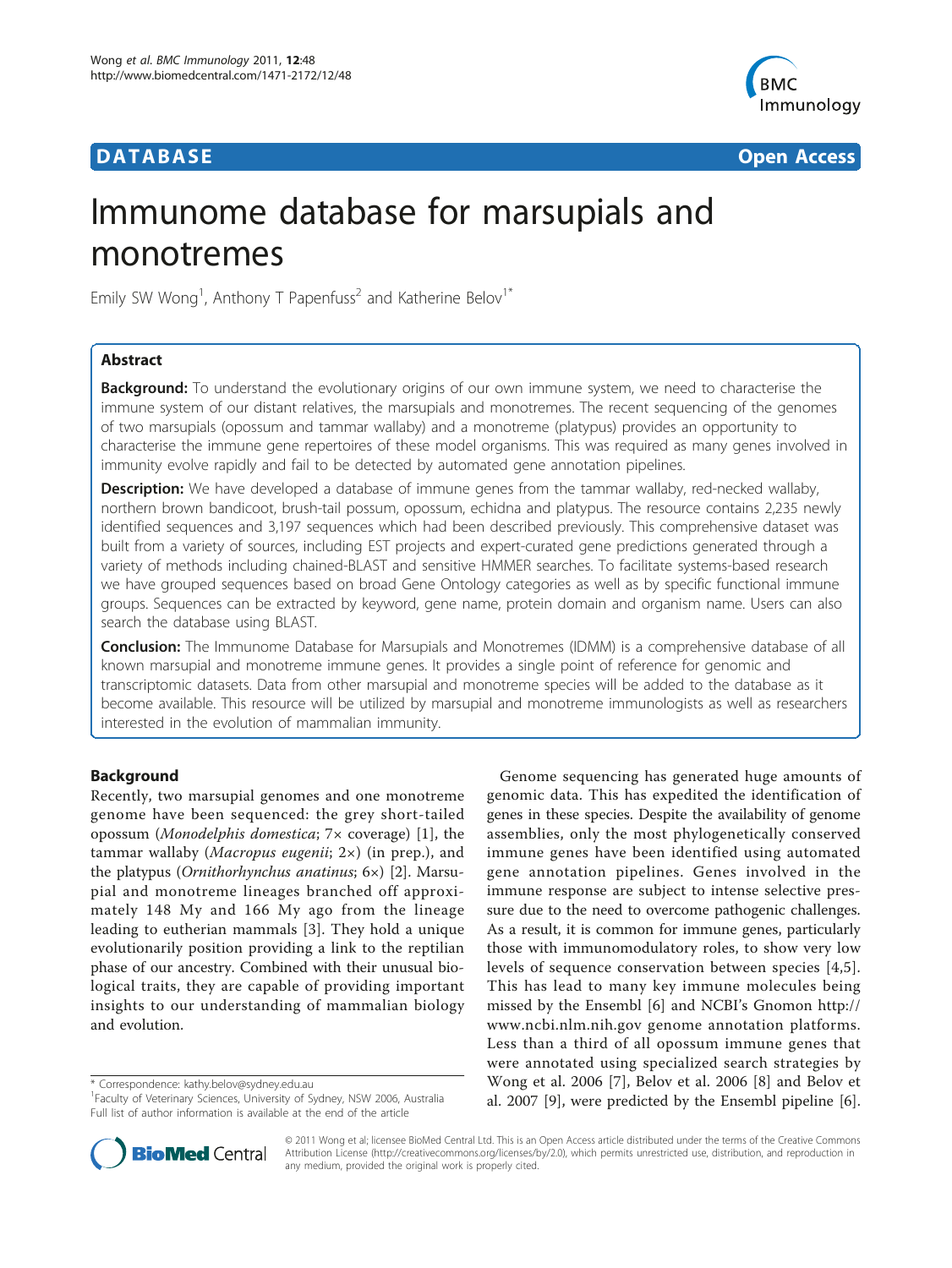Aside from high levels of sequence divergence, many immune gene families have also evolved through rapid successions of gene loss and gain, resulting in a lack of direct orthologs. Hence, these genes are difficult to characterize through local pairwise similarity search algorithms, such as BLAST [[10\]](#page-4-0), which use a single gene sequence to query a database.

To overcome the lack of annotated sequence information for immune genes, targeted, manually-curated strategies were applied [\[7,9,11,12\]](#page-4-0). Identification of the most highly divergent sequences required an intensive combination of strategies incorporating hidden Markov model searches, exploitation of conserved syntenic regions, sensitive local search algorithms and gene prediction integrating extrinsic information [[7,9,11,12](#page-4-0)]. Less divergent genes missed by Ensembl could be identified and annotated using chained-BLAST searches [[9\]](#page-4-0).

Here, we present a database of curated marsupial and monotreme immune sequences. We have included novel predicted and expressed sequences as well as previously annotated genes [[7,9,11-](#page-4-0)[45\]](#page-5-0). Examples of gene groups represented in the database include chemokines, interleukins, Natural Killer (NK) receptors, Major Histocompatibility Complex (MHC) antigens, surface receptors, antimicrobial peptides. Annotations derived from a transcriptomic analysis on a primary lymphoid organ have also been included [[46](#page-5-0)]. Many of these genes (e.g. 209 expressed tammar genes) have not been annotated by Ensembl and their sequences are not curated by other public databases. The database consists of a simple interface, and features several methods for users to query the sequences. On entry to the database, sequences were further annotated to provide searchable functional information. Availability of a comprehensive gene set assists large-scale projects such as transcriptomic analysis and microarray studies. Also, it facilitates the development of marsupial- and monotreme-specific reagents allowing for detailed analyses of metatherian and prototherian immune responses.

# Construction and content

IDMM was implemented using the Python web framework Django (version 1.1) [\[47\]](#page-5-0) with a SQLite3 (version 3.6.3) database [[48\]](#page-5-0). Data can be easily updated by approved managers through a simple web interface. Once sequences are added, they are automatically matched to HGNC names and GO terms through a BLAST search. Amino acid sequences are additionally searched against the Conserved Domain Database (CDD) [[49](#page-5-0)] to create protein domain annotations. Sequences are stored in FASTA format and are identified by their sequence header description which includes the gene name and species name.

# Database content and data source

A total of 2,935 genes, 602 expressed (538 tammar wallaby, 24 opossum, 16 platypus, 11 echidna, 6 red-necked wallaby, 4 brushtail possum and 3 bandicoot) and 2,333 predicted (1,639 opossum, 694 platypus), are currently stored in the database. The database includes 1,985 published sequences. We have integrated data from various published resources, which include expressed and predicted genes from opossum (1,663) [[7](#page-4-0)-[9,18](#page-4-0),[34](#page-4-0), [35](#page-5-0),[38](#page-5-0),[39](#page-5-0),[43](#page-5-0)-[45,50\]](#page-5-0), tammar (37) [[21-26](#page-4-0),[33](#page-4-0),[35](#page-5-0)-[37,45\]](#page-5-0), brushtail possum (4) [[18](#page-4-0),[20](#page-4-0),[27-29](#page-4-0),[40\]](#page-5-0) echidna (11) [[14,17](#page-4-0),[19](#page-4-0),[30,32](#page-4-0)], bandicoot (3) [[15\]](#page-4-0), red-necked wallaby (6) [[42\]](#page-5-0) and platypus (261) [[11](#page-4-0)-[14,16](#page-4-0),[18,19](#page-4-0),[31](#page-4-0),[41\]](#page-5-0). Manually annotated gene families include: major histocompatibility complex (MHC), leucocyte receptor complex (LRC), cytokine, defensin, cathelicidin, natural killer complex (NKC) and Fc receptor genes. Both opossum and platypus sequences were annotated using a curated list of human immune genes from the IRIS database [[51](#page-5-0)]. For predicted genes, candidate gene regions were first identified using either BLAST [\[10](#page-4-0)] or HMMER hidden Markov model [\[52\]](#page-5-0) searches. Following this, best hits were either concatenated into genes or used to predict a full gene model using a gene prediction program. 516 wallaby genes were annotated based on opossum genes identified in Wong et al. 2006 [[7\]](#page-4-0) and Belov et al. 2007 [[9](#page-4-0)]. Of these, at least 217 were not annotated by Ensembl (version 58). Wallaby reads were derived from the pyrosequencing of wallaby thymus transcriptomes and annotated using the wallaby (v1.0) genome assembly [[46](#page-5-0)]. For each annotated wallaby gene there were often multiple, overlapping reads; these were assembled and included in the database (1,786 wallaby reads in total). 449 platypus gene sequences were obtained by concatenation of the highest-scoring IRIS BLAST hits against the platypus genome assembly (v5.0) (Unpublished). Of these, 366 genes were not annotated by Ensembl (version 58).

#### Sequence annotation

All reads were defined by their species name, a gene symbol, the method of identification and sequence type (nucleotide or amino acid). To facilitate the retrieval of genes associated with specific immune roles, we categorized genes based on nine functional terms. These include the broad categories of humoral and cellular immunity and components of the innate (inflammation and complement system) and adaptive (antigen processing and presenting and phagocytosis) immune responses, as well as genes with regulatory functions such as chemokines and transcription factors. To provide additional sequence-based and functional information, all sequences were automatically annotated upon submission to the database. Automatic annotation was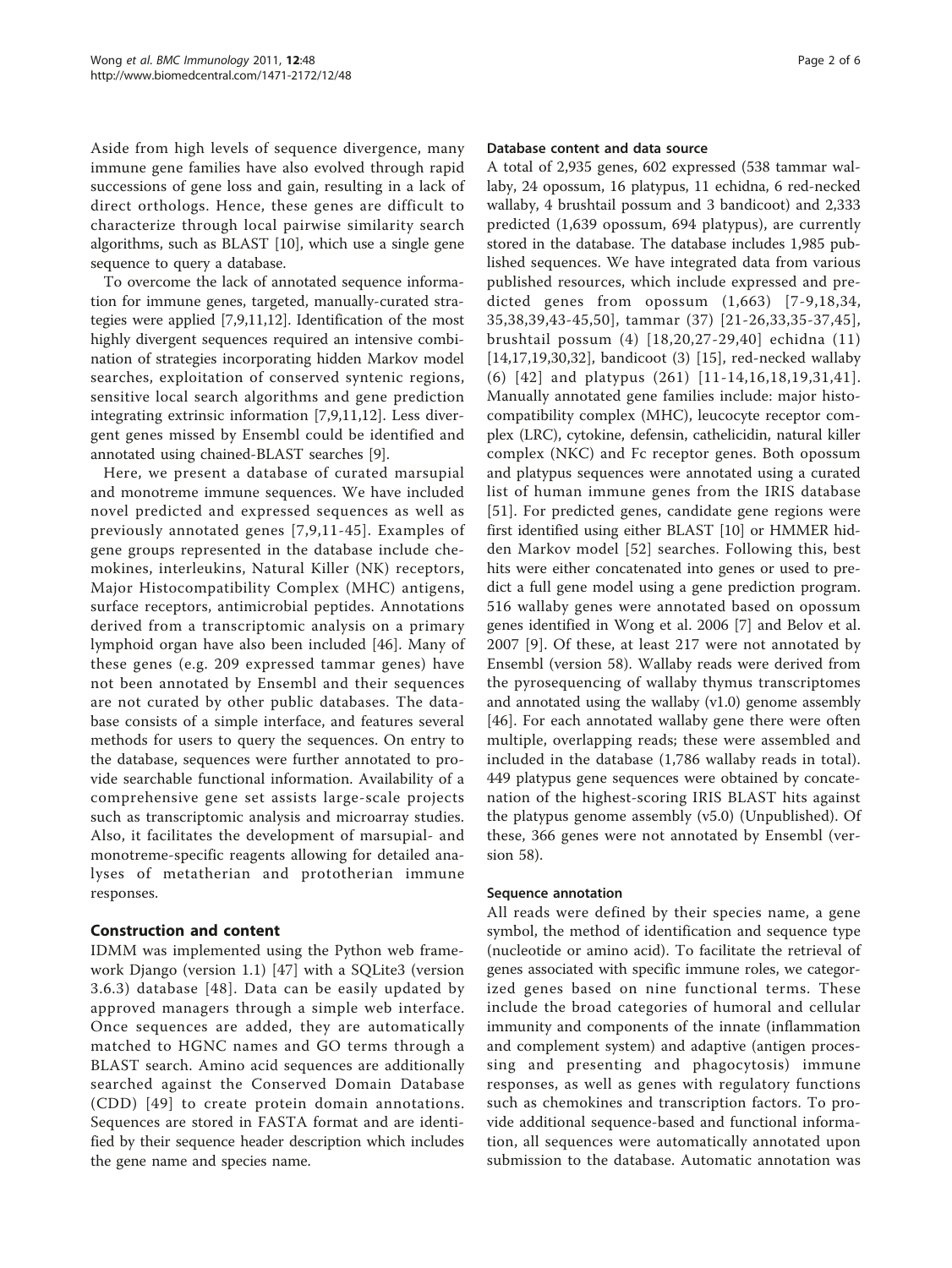<span id="page-2-0"></span>performed by searching the human SWISS-PROT [\[53](#page-5-0)] database at NCBI [[54\]](#page-5-0) with the submitted sequences using the network BLAST client (netblast) [\[10\]](#page-4-0). This resulted in the association of sequences with the official human gene names [[55\]](#page-5-0), GO ontology terms [[56\]](#page-5-0), and, for protein sequences, domain names. The accession of the best hit from each BLAST search was retrieved and matched to a list of pre-generated accession-specific tags if the E-value was less than 1e-3. These tags were linked to human gene names and gene ontology annotations using Entrez Gene data [\[57](#page-5-0)].

# Utility and Discussion

# User interface

Users can interrogate the database and retrieve gene sequences through a variety of simple query tools. The search interface spans three webpages. From the main page, users can query the database through keyword, organism name, human gene name, protein domain name and by the method through which sequences were obtained (Figure 1). A link exists to a GO term browser where terms can be examined in a tree structure that supports the natural relationships between GO terms (Figure 2). Finally, the BLAST program is implemented for users to search against sequences in the database.

# Search by curated gene symbols

All gene names determined through annotation can be browsed. All sequences have been annotated with a

| <b>GO Browser</b>                                        |                           |
|----------------------------------------------------------|---------------------------|
|                                                          |                           |
|                                                          |                           |
| GO:0000003 reproduction                                  | <u>13</u>                 |
|                                                          |                           |
| GO:0001906 cell killing                                  | 3                         |
| GO:0002376 immune system process                         | 1262                      |
| GO:0008152 metabolic process                             | 1983                      |
| GO:0009987 cellular process                              | 2162                      |
| GO:0016032 viral reproduction                            | $\overline{\mathbf{0}}$   |
| GO:0022414 reproductive process                          | 55                        |
| GO:0022610 biological adhesion                           | 0                         |
| GO:0032501 multicellular organismal process              | 303                       |
| GO:0032502 developmental process                         | 388                       |
| GO:0034600 macromolecular complex organization           | 164                       |
| GO:0040007 growth                                        |                           |
| GO:0040011 locomotion                                    | $\frac{1}{\underline{0}}$ |
| GO:0043473 pigmentation                                  |                           |
| GO:0043933 macromolecular complex subunit organization 0 |                           |
| GO:0048511 rhythmic process                              | 10                        |
| GO:0050896 response to stimulus                          | 879                       |
| GO:0051179 localization                                  | 4                         |
| GO:0051234 establishment of localization                 | 723                       |
| GO:0051704 multi-organism process                        | 246                       |
| GO:0065007 biological regulation                         | 1652                      |
| GO:0048518 positive regulation of biological process     | 5                         |
| GO:0048519 negative regulation of biological process     | 24                        |
| GO:0050789 regulation of biological process              | 1573                      |
| Figure 2 Gene Ontology (GO) tree browser.                |                           |

gene name based on the human gene symbol, with the exception of lineage-specific expansions, such as NKC genes and MHC genes. Characterized species-specific expansions (i.e. without human one-to-one orthologs)

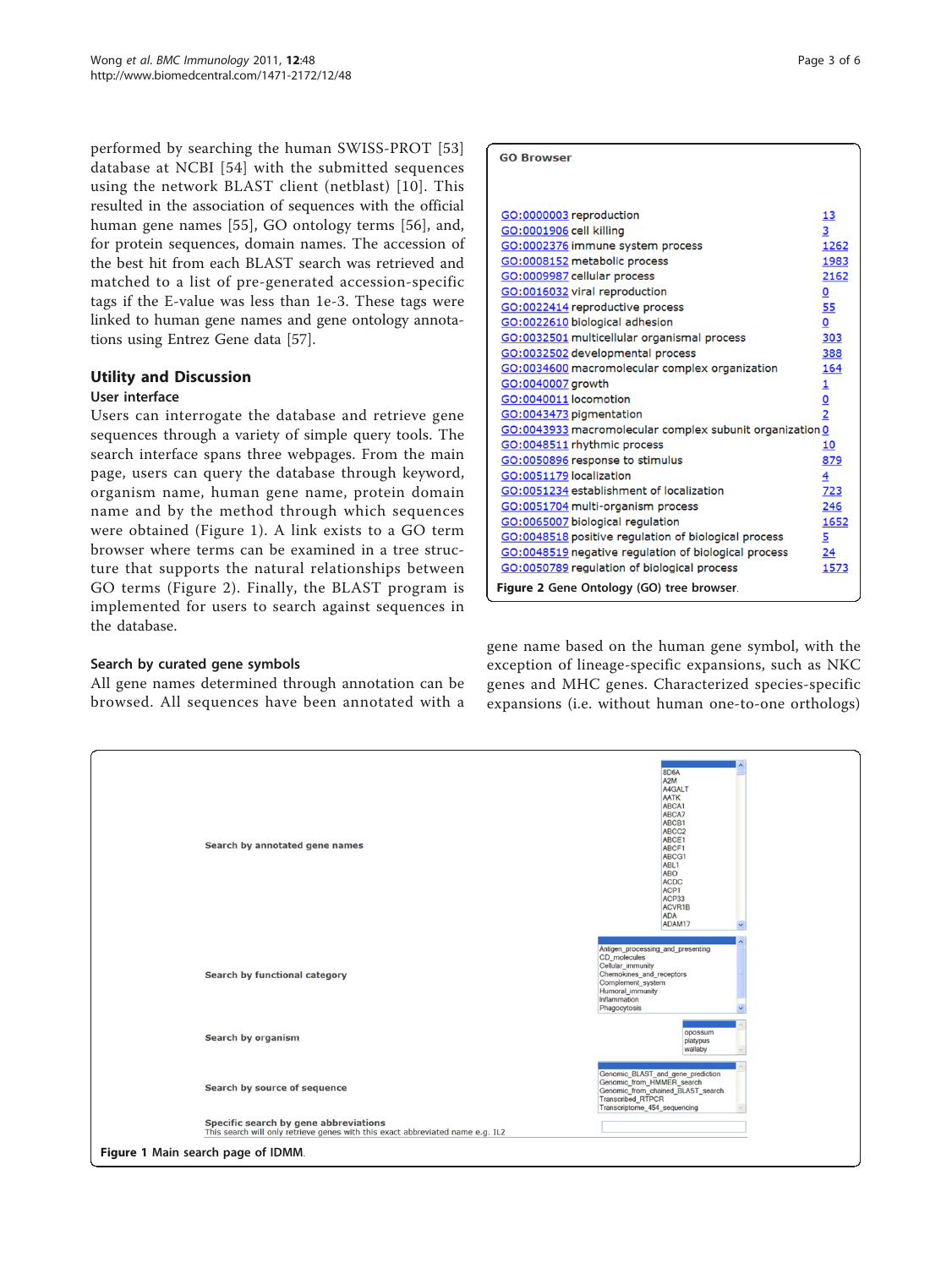are labelled using the gene family name followed by a unique set of numeric identifiers.

### Keyword search

A simple keyword search permits users to query the database using any string of characters from any description line in FASTA sequences, human gene descriptions and GO names. All FASTA descriptions contain the common name of the species from which the sequences were derived. In addition to terms present in the FASTA header description, users may also search terms generated by automatic annotation which include full gene name (in addition to HGNC symbol) and GO terms. Only sequences of high similarity (E-value < 1e-3) to human genes were automatically annotated. Two keyword searches are available: one for exact but caseinsensitive match in sequence headers only and one which matches all terms containing the keyword from all associations, including, for example, GO descriptions.

# Search by sequence identification method

Sequence retrieval via the initial sequence identification method (e.g. BLAST) allows simple discrimination between expressed and predicted genes. It is important to note that while chained high scoring BLAST alignments may provide more sequence information, the predicted sequence may not be identical to the actual transcribed sequence. We have also provided information on the identification method used on each sequence label.

# Search by HGNC gene symbols

To facilitate the retrieval of marsupial and monotreme homologs to human genes, a list of human gene symbols is available for browsing. We queried marsupial and monotreme database sequences against all human proteins and linked the best hits based on the E-value. The resultant annotations are, in effect, reciprocal best hits of predicted genes. By comparison of gene symbols, users can rapidly determine the accuracy of an ortholog assignment. This strategy provides a measure of the level of confidence in the assigned gene name.

#### Search by conserved protein domains

To facilitate rapid identification of gene family members, users can search for sequences based on annotated protein functional units from the Conserved Domain Database (CDD). CDD names can be browsed by list and by hyperlinks via 'tag cloud'. Conserved domain annotations are only available for amino acid sequences.

# Search based on GO terms

Users may interrogate biological and molecular functional processes and structural components through a

GO browser (Figure [2\)](#page-2-0). The browser follows the tree-like hierarchy of GO data by linking general terms to specific terms. The GO terms associated with monotreme and marsupial sequences are inferred through sequence similarity to human Entrez gene annotations. For each term the number of associated database sequences is located after the GO name. By clicking on this number users can extract all associated sequences. Note that Entrez GO terms often miss higher level terms which will underestimate the number of genes in a category. Therefore, it is advisable to browse through GO child terms.

# Search through the BLAST interface

Users can direct BLAST queries against the sequence database. Users can perform nucleotide, translated nucleotide and protein searches. Results are presented in standard BLAST text output format.

# Sequence retrieval

With the exception of BLAST searches, sequences are viewed through a standard retrieval interface. FASTA headers uniquely identify each sequence. In addition to the option of retrieving reads individually, users may choose to retrieve all identified sequences at once. Users can also fetch all associated annotations for each sequence. An option to display amino acid or nucleotide sequences is available.

# Conclusion

Targeted search strategies for immune genes and gene families have led to the annotation of previously unidentified marsupials and monotreme genes in the recent genome assemblies of the opossum, tammar wallaby and platypus. Genes involved in immunity are generally poorly annotated in genome assemblies due to their high rate of sequence divergence and gene duplications. This high sequence divergence of marsupial and monotreme immune genes also renders them difficult to isolate with classical lab techniques. IDMM provides easy access to marsupial and monotreme immune sequences. It hosts a catalogue of novel and integrated sets of published genes, searchable through a simple-to-use and fast interface. The availably of these sequences will facilitate the development of species-specific immunological reagents, enabling accurate studies of immune responses in these species. This database will be useful for comparative studies of immunity.

# Availability and requirements

IDMM is publicly available at [http://hp580.angis.org.au/](http://hp580.angis.org.au/tagbase/gutentag/) [tagbase/gutentag/.](http://hp580.angis.org.au/tagbase/gutentag/)

#### Acknowledgements

We thank Dao Mai, Lee Render, Dr Matthew Hobbs and Mette Lille for technical advice and suggestions for improving the database. EW was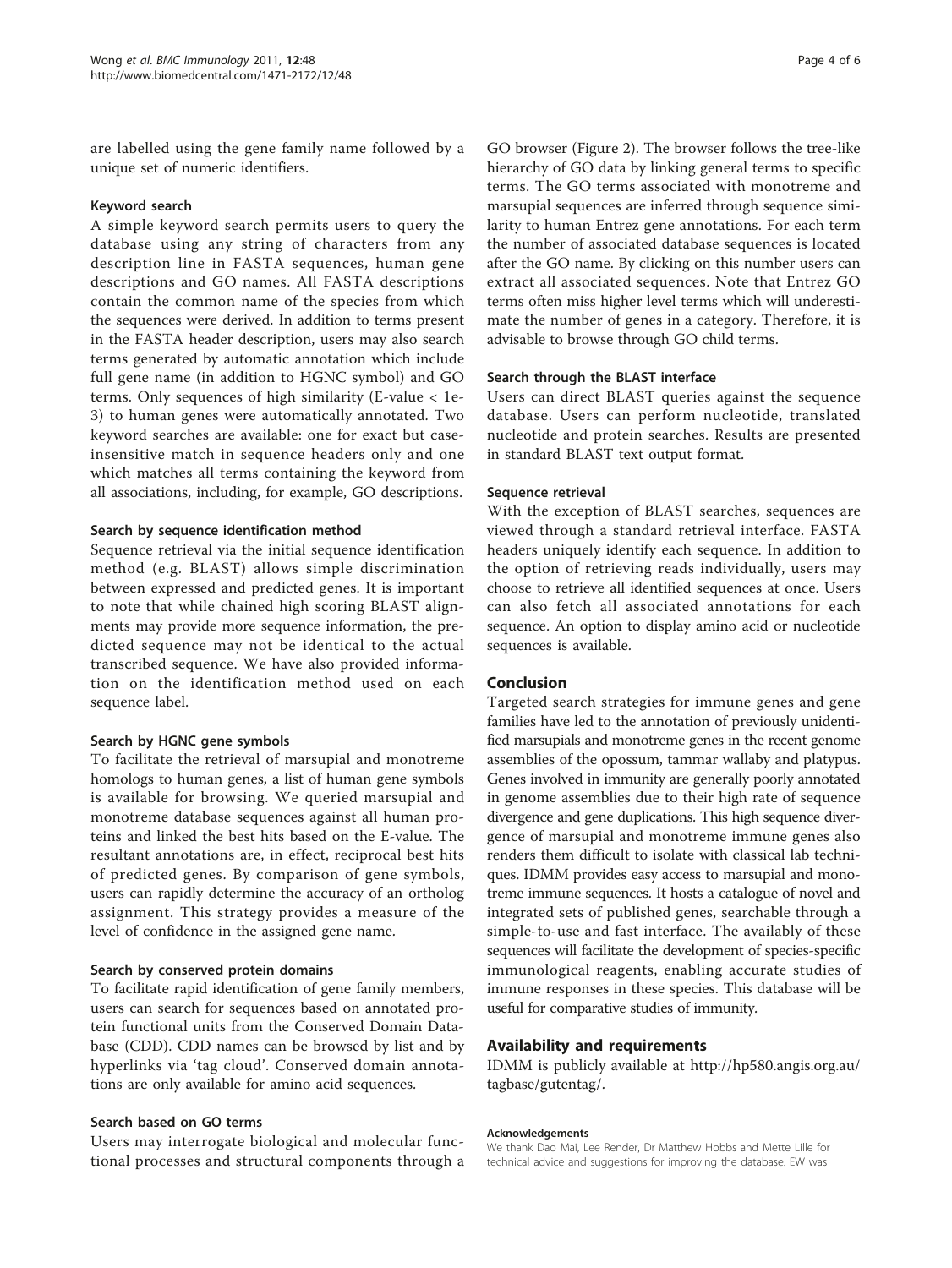<span id="page-4-0"></span>supported by an ARC Kangaroo Genomics and Jean Walker postgraduate scholarship.

#### Author details

<sup>1</sup> Faculty of Veterinary Sciences, University of Sydney, NSW 2006, Australia. <sup>2</sup> Bioinformatics Division, The Walter and Eliza Hall Institute for Medical Research, Parkville, Victoria 3050, Australia.

#### Authors' contributions

EW sourced and identified the sequences, designed and implemented the database and web interface. AP, KB and EW conceived the concept. EW wrote the manuscript and KB and AP edited the manuscript. All authors read and approved the final manuscript.

#### Received: 7 April 2010 Accepted: 19 August 2011 Published: 19 August 2011

#### References

- 1. Mikkelsen TS, Wakefield MJ, Aken B, Amemiya CT, Chang JL, Duke S, Garber M, Gentles AJ, Goodstadt L, Heger A, et al: [Genome of the](http://www.ncbi.nlm.nih.gov/pubmed/17495919?dopt=Abstract) [marsupial Monodelphis domestica reveals innovation in non-coding](http://www.ncbi.nlm.nih.gov/pubmed/17495919?dopt=Abstract) [sequences.](http://www.ncbi.nlm.nih.gov/pubmed/17495919?dopt=Abstract) Nature 2007, 447(7141):167-177.
- Warren WC, Hillier LW, Marshall Graves JA, Birney E, Ponting CP, Grutzner F, Belov K, Miller W, Clarke L, Chinwalla AT, et al: [Genome analysis of the](http://www.ncbi.nlm.nih.gov/pubmed/18464734?dopt=Abstract) [platypus reveals unique signatures of evolution.](http://www.ncbi.nlm.nih.gov/pubmed/18464734?dopt=Abstract) Nature 2008, 453(7192):175-183.
- Bininda-Emonds OR, Cardillo M, Jones KE, MacPhee RD, Beck RM, Grenyer R, Price SA, Vos RA, Gittleman JL, Purvis A: [The delayed rise of present-day](http://www.ncbi.nlm.nih.gov/pubmed/17392779?dopt=Abstract) [mammals.](http://www.ncbi.nlm.nih.gov/pubmed/17392779?dopt=Abstract) Nature 2007, 446(7135):507-512.
- Zelus D, Robinson-Rechavi M, Delacre M, Auriault C, Laudet V: [Fast](http://www.ncbi.nlm.nih.gov/pubmed/11029068?dopt=Abstract) [evolution of interleukin-2 in mammals and positive selection in](http://www.ncbi.nlm.nih.gov/pubmed/11029068?dopt=Abstract) [ruminants.](http://www.ncbi.nlm.nih.gov/pubmed/11029068?dopt=Abstract) Journal of Molecular Evolution 2000, 51(3):234-244.
- 5. Kaiser P, Poh TY, Rothwell L, Avery S, Balu S, Pathania US, Hughes S, Goodchild M, Morrell S, Watson M, et al: [A genomic analysis of chicken](http://www.ncbi.nlm.nih.gov/pubmed/21862834?dopt=Abstract) [cytokines and chemokines.](http://www.ncbi.nlm.nih.gov/pubmed/21862834?dopt=Abstract) Journal of Interferon & Cytokine Research: The Official Journal of the International Society for Interferon and Cytokine Research 2005, 25(8):467-484.
- 6. Curwen V, Eyras E, Andrews TD, Clarke L, Mongin E, Searle SMJ, Clamp M: [The Ensembl automatic gene annotation system.](http://www.ncbi.nlm.nih.gov/pubmed/15123590?dopt=Abstract) Genome Research 2004, 14(5):942-950.
- Wong E, Young L, Papenfuss A, Belov K: [In silico identification of opossum](http://www.ncbi.nlm.nih.gov/pubmed/17094811?dopt=Abstract) [cytokine genes suggests the complexity of the marsupial immune](http://www.ncbi.nlm.nih.gov/pubmed/17094811?dopt=Abstract) [system rivals that of eutherian mammals.](http://www.ncbi.nlm.nih.gov/pubmed/17094811?dopt=Abstract) Immunome Research 2006, 2(1):4-4.
- 8. Belov K, Deakin JE, Papenfuss AT, Baker ML, Melman SD, Siddle HV, Gouin N, Goode DL, Sargeant TJ, Robinson MD, et al: Reconstructing an Ancestral Mammalian Immune Supercomplex from a Marsupial Major Histocompatibility Complex. PLoS Biology 2006, 4(3):e46 EP, -e46 EP -
- 9. Belov K, Sanderson CE, Deakin JE, Wong ES, Assange D, McColl KA, Gout A, de Bono B, Barrow AD, Speed TP, et al: [Characterization of the opossum](http://www.ncbi.nlm.nih.gov/pubmed/17495011?dopt=Abstract) [immune genome provides insights into the evolution of the mammalian](http://www.ncbi.nlm.nih.gov/pubmed/17495011?dopt=Abstract) [immune system.](http://www.ncbi.nlm.nih.gov/pubmed/17495011?dopt=Abstract) Genome Res 2007, 17(7):982-991.
- 10. Altschul SF, Madden TL, Schaffer AA, Zhang J, Zhang Z, Miller W, Lipman DJ: [Gapped BLAST and PSI-BLAST: a new generation of protein](http://www.ncbi.nlm.nih.gov/pubmed/9254694?dopt=Abstract) [database search programs.](http://www.ncbi.nlm.nih.gov/pubmed/9254694?dopt=Abstract) Nucleic Acids Res 1997, 25(17):3389-3402.
- 11. Wong ESW, Papenfuss AT, Miller RD, Belov K: Hatching time for monotreme immunology. Australian Journal of Zoology 2009, 57(4):185-198.
- 12. Wong ES, Sanderson CE, Deakin JE, Whittington CM, Papenfuss AT, Belov K: [Identification of natural killer cell receptor clusters in the platypus](http://www.ncbi.nlm.nih.gov/pubmed/19597809?dopt=Abstract) [genome reveals an expansion of C-type lectin genes.](http://www.ncbi.nlm.nih.gov/pubmed/19597809?dopt=Abstract) Immunogenetics 2009, 61(8):565-579.
- 13. Whittington CM, Papenfuss AT, Bansal P, Torres AM, Wong ES, Deakin JE, Graves T, Alsop A, Schatzkamer K, Kremitzki C, et al: [Defensins and the](http://www.ncbi.nlm.nih.gov/pubmed/18463304?dopt=Abstract) [convergent evolution of platypus and reptile venom genes.](http://www.ncbi.nlm.nih.gov/pubmed/18463304?dopt=Abstract) Genome Res 2008, 18(6):986-994.
- 14. Belov K, Lam MKP, Hellman L, Colgan DJ: [Evolution of the major](http://www.ncbi.nlm.nih.gov/pubmed/12942212?dopt=Abstract) [histocompatibility complex: Isolation of class II beta cDNAs from two](http://www.ncbi.nlm.nih.gov/pubmed/12942212?dopt=Abstract) [monotremes, the platypus and the short-beaked echidna.](http://www.ncbi.nlm.nih.gov/pubmed/12942212?dopt=Abstract) Immunogenetics 2003, 55(6):402-411.
- 15. Baker ML, Miller RD: [Evolution of mammalian CD1: marsupial CD1 is not](http://www.ncbi.nlm.nih.gov/pubmed/17244156?dopt=Abstract) [orthologous to the eutherian isoforms and is a pseudogene in the](http://www.ncbi.nlm.nih.gov/pubmed/17244156?dopt=Abstract) [opossum Monodelphis domestica.](http://www.ncbi.nlm.nih.gov/pubmed/17244156?dopt=Abstract) Immunology 2007, 121(1):113-121.
- 16. Johansson J, Salazar JN, Aveskogh M, Munday B, Miller RD, Hellman L: [High](http://www.ncbi.nlm.nih.gov/pubmed/16143985?dopt=Abstract) [variability in complementarity-determining regions compensates for a](http://www.ncbi.nlm.nih.gov/pubmed/16143985?dopt=Abstract) [low number of V gene families in the lambda light chain locus of the](http://www.ncbi.nlm.nih.gov/pubmed/16143985?dopt=Abstract) [platypus.](http://www.ncbi.nlm.nih.gov/pubmed/16143985?dopt=Abstract) European Journal of Immunology 2005, 35(10):3008-3019.
- 17. Nowak MA, Parra ZE, Hellman L, Miller RD: [The complexity of expressed](http://www.ncbi.nlm.nih.gov/pubmed/15448942?dopt=Abstract) [kappa light chains in egg-laying mammals.](http://www.ncbi.nlm.nih.gov/pubmed/15448942?dopt=Abstract) Immunogenetics 2004, 56(8):555-563.
- 18. Miska KB, Hellman L, Miller RD: [Characterization of beta\(2\)-microglobulin](http://www.ncbi.nlm.nih.gov/pubmed/12590975?dopt=Abstract) [coding sequence from three non-placental mammals: the duckbill](http://www.ncbi.nlm.nih.gov/pubmed/12590975?dopt=Abstract) [platypus, the short-beaked echidna, and the grey short-tailed opossum.](http://www.ncbi.nlm.nih.gov/pubmed/12590975?dopt=Abstract) Developmental and Comparative Immunology 2003, 27(3):247-256.
- 19. Miska KB, Harrison GA, Hellman L, Miller RD: [The major histocompatibility](http://www.ncbi.nlm.nih.gov/pubmed/12242589?dopt=Abstract) [complex in monotremes: an analysis of the evolution of Mhc class I](http://www.ncbi.nlm.nih.gov/pubmed/12242589?dopt=Abstract) [genes across all three mammalian subclasses.](http://www.ncbi.nlm.nih.gov/pubmed/12242589?dopt=Abstract) Immunogenetics 2002, 54(6):381-393.
- 20. Belov K, Harrison GA, Miller RD, Cooper DW: Molecular cloning of four lambda light chain cDNAs from the Australian brushtail possum Trichosurus vulpecula. European Journal of Immunogenetics: Official Journal of the British Society for Histocompatibility and Immunogenetics 2002, 29(2):95-99.
- 21. Old JM, Deane EM, Harrison GA: [Molecular characterisation of the tammar](http://www.ncbi.nlm.nih.gov/pubmed/11684291?dopt=Abstract) [wallaby \(Macropus eugenii\) CD3 epsilon chain cDNA.](http://www.ncbi.nlm.nih.gov/pubmed/11684291?dopt=Abstract) Molecular Immunology 2001, 38(5):359-364.
- 22. Daly KA, Digby MR, Lefévre C, Nicholas KR, Deane EM, Williamson P: [Identification, characterization and expression of cathelicidin in the](http://www.ncbi.nlm.nih.gov/pubmed/20167282?dopt=Abstract) [pouch young of tammar wallaby \(Macropus eugenii\).](http://www.ncbi.nlm.nih.gov/pubmed/20167282?dopt=Abstract) Comparative Biochemistry and Physiology Part B, Biochemistry & Molecular Biology 2008, 149(3):524-533.
- 23. Harrison GA, McNicol KA, Deane EM: [Interferon alpha/beta genes from a](http://www.ncbi.nlm.nih.gov/pubmed/15183033?dopt=Abstract) [marsupial, Macropus eugenii.](http://www.ncbi.nlm.nih.gov/pubmed/15183033?dopt=Abstract) Developmental and Comparative Immunology 2004, 28(9):927-940.
- 24. Harrison GA, Deane EM: [cDNA sequence of the lymphotoxin beta chain](http://www.ncbi.nlm.nih.gov/pubmed/21862834?dopt=Abstract) [from a marsupial, Macropus eugenii \(Tammar wallaby\).](http://www.ncbi.nlm.nih.gov/pubmed/21862834?dopt=Abstract) Journal of Interferon & Cytokine Research: The Official Journal of the International Society for Interferon and Cytokine Research 1999, 19(10):1099-1102.
- 25. Harrison GA, Broughton MJ, Young LJ, Cooper DW, Deane EM: Conservation of 3' [untranslated region elements in tammar wallaby](http://www.ncbi.nlm.nih.gov/pubmed/10199924?dopt=Abstract) [\(Macropus eugenii\) TNF-alpha mRNA.](http://www.ncbi.nlm.nih.gov/pubmed/10199924?dopt=Abstract) Immunogenetics 1999, 49(5):464-467.
- 26. Harrison GA, Deane EM: cDNA cloning of lymphotoxin alpha (LT-alpha) from a marsupial, Macropus eugenii. DNA Sequence: The Journal of DNA Sequencing and Mapping 2000, 10(6):399-403.
- 27. Wedlock DN, Goh LP, Parlane NA, Buddle BM: [Molecular cloning and](http://www.ncbi.nlm.nih.gov/pubmed/10206203?dopt=Abstract) [physiological effects of brushtail possum interleukin-1beta.](http://www.ncbi.nlm.nih.gov/pubmed/10206203?dopt=Abstract) Veterinary Immunology and Immunopathology 1999, 67(4):359-372.
- 28. Wedlock DN, Aldwell FE, Buddle BM: [Molecular cloning and](http://www.ncbi.nlm.nih.gov/pubmed/8724002?dopt=Abstract) [characterization of tumor necrosis factor alpha \(TNF-alpha\) from the](http://www.ncbi.nlm.nih.gov/pubmed/8724002?dopt=Abstract) [Australian common brushtail possum, Trichosurus vulpecula.](http://www.ncbi.nlm.nih.gov/pubmed/8724002?dopt=Abstract) Immunology and Cell Biology 1996, 74(2):151-158.
- 29. Cui S, Selwood L: [cDNA cloning, characterization, expression and](http://www.ncbi.nlm.nih.gov/pubmed/10675625?dopt=Abstract) [recombinant protein production of leukemia inhibitory factor \(LIF\) from](http://www.ncbi.nlm.nih.gov/pubmed/10675625?dopt=Abstract) [the marsupial, the brushtail possum \(Trichosurus vulpecula\).](http://www.ncbi.nlm.nih.gov/pubmed/10675625?dopt=Abstract) Gene 2000, 243(1-2):167-178.
- 30. Vernersson M, Aveskogh M, Hellman L: [Cloning of IgE from the echidna](http://www.ncbi.nlm.nih.gov/pubmed/12962983?dopt=Abstract) [\(Tachyglossus aculeatus\) and a comparative analysis of epsilon chains](http://www.ncbi.nlm.nih.gov/pubmed/12962983?dopt=Abstract) [from all three extant mammalian lineages.](http://www.ncbi.nlm.nih.gov/pubmed/12962983?dopt=Abstract) Developmental and Comparative Immunology 2004, 28(1):61-75.
- 31. Parra ZE, Arnold T, Nowak MA, Hellman L, Miller RD: [TCR gamma chain](http://www.ncbi.nlm.nih.gov/pubmed/16303181?dopt=Abstract) [diversity in the spleen of the duckbill platypus \(Ornithorhynchus](http://www.ncbi.nlm.nih.gov/pubmed/16303181?dopt=Abstract) [anatinus\).](http://www.ncbi.nlm.nih.gov/pubmed/16303181?dopt=Abstract) Developmental and Comparative Immunology 2006, 30(8):699-710.
- 32. Belov K, Miller RD, Ilijeski A, Hellman L, Harrison GA: [Isolation of](http://www.ncbi.nlm.nih.gov/pubmed/15133646?dopt=Abstract) [monotreme T-cell receptor alpha and beta chains.](http://www.ncbi.nlm.nih.gov/pubmed/15133646?dopt=Abstract) Immunogenetics 2004, 56(3):164-169.
- 33. Harrison GA, Taylor CL, Miller RD, Deane EM: [Primary structure and](http://www.ncbi.nlm.nih.gov/pubmed/12880681?dopt=Abstract) [variation of the T-cell receptor delta-chain from a marsupial, Macropus](http://www.ncbi.nlm.nih.gov/pubmed/12880681?dopt=Abstract) [eugenii.](http://www.ncbi.nlm.nih.gov/pubmed/12880681?dopt=Abstract) Immunology Letters 2003, 88(2):117-125.
- 34. Parra ZE, Baker ML, Schwarz RS, Deakin JE, Lindblad-Toh K, Miller RD: [A](http://www.ncbi.nlm.nih.gov/pubmed/17535902?dopt=Abstract) [unique T cell receptor discovered in marsupials.](http://www.ncbi.nlm.nih.gov/pubmed/17535902?dopt=Abstract) Proceedings of the